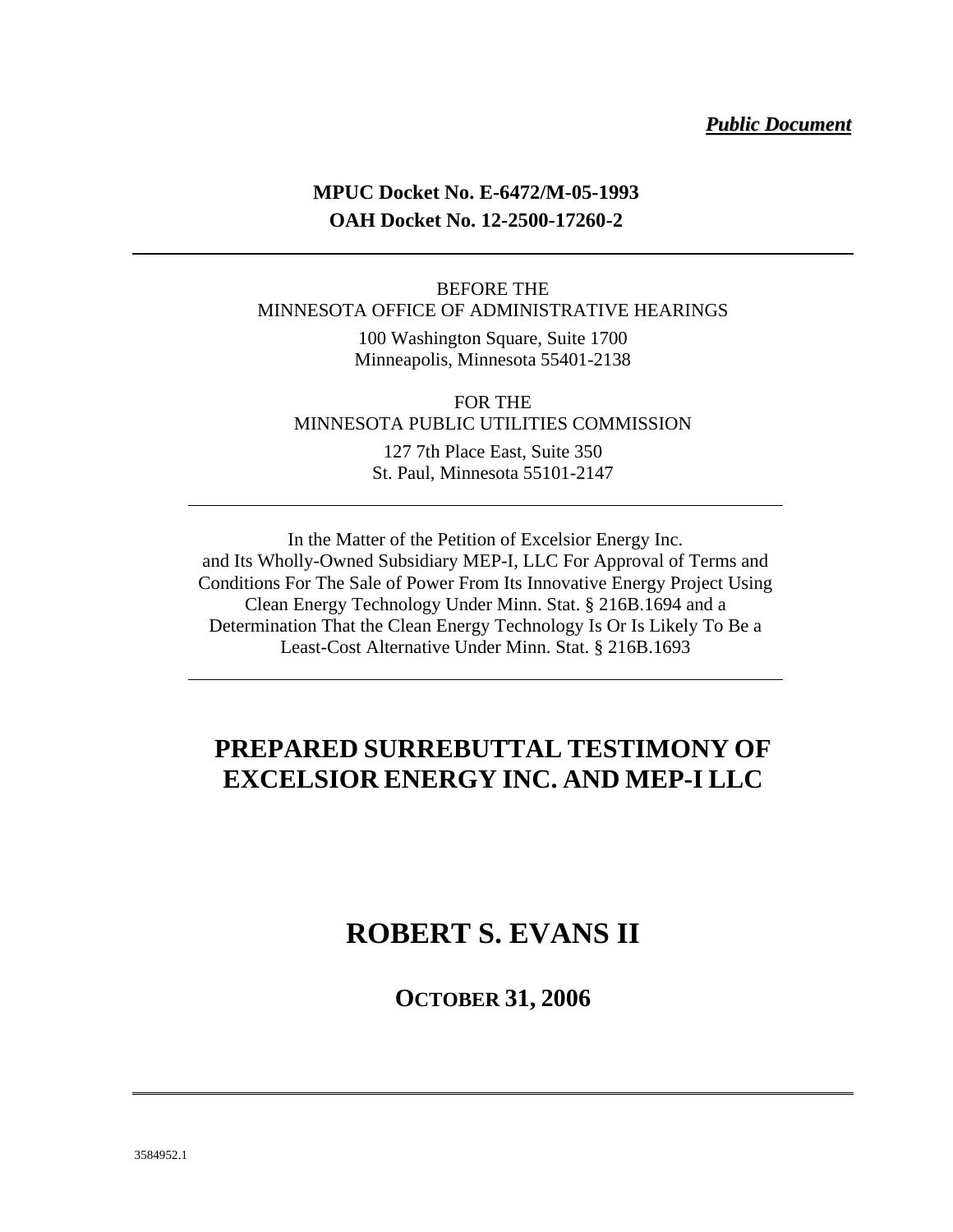| $\mathbf{1}$   |              | <b>EXCELSIOR ENERGY INC.</b>                                                        |
|----------------|--------------|-------------------------------------------------------------------------------------|
| $\overline{2}$ |              | BEFORE THE MINNESOTA PUBLIC UTILITIES COMMISSION                                    |
| 3              |              | PREPARED SURREBUTTAL TESTIMONY OF                                                   |
| $\overline{4}$ |              | <b>ROBERT S. EVANS II</b>                                                           |
| 5              | Q            | Please state your name and business address.                                        |
| 6              | $\mathbf{A}$ | My name is Robert S. Evans II. My business address is Excelsior Energy Inc.,        |
| 7              |              | Crescent Ridge Corporate Center, 11100 Wayzata Boulevard, Suite 305, Minnetonka,    |
| 8              |              | Minnesota 55305                                                                     |
| 9              | Q            | For whom are you testifying?                                                        |
| 10             | $\mathbf{A}$ | I am testifying on behalf of MEP-I LLC and Excelsior Energy Inc. (collectively      |
| 11             |              | "Excelsior"), the developers of the Mesaba Energy Project (the "Project").          |
| 12             | Q            | Have you previously provided testimony in this proceeding?                          |
| 13             | $\mathbf{A}$ | Yes. On June 19, 2006, I filed testimony on behalf of Excelsior relating to the     |
| 14             |              | human health benefits and significant emission reductions that would be achieved by |
| 15             |              | the Project compared to other solid fuel base load technologies and the nature and  |
| 16             |              | quantity of the discharges and products associated with the Project's operations.   |
| 17             |              | On October 10, 2006, I filed rebuttal testimony on behalf of Excelsior in           |
| 18             |              | response to the Direct Testimony and Schedules of Northern States Power Company     |
| 19             |              | ("NSP"), d/b/a Xcel Energy witness Roger A. Clarke, the Direct Testimony of         |
| 20             |              | Minnesota Power ("MP") witness Michael G. Cashin, the Direct Testimony of           |
| 21             |              | mncoalgasplant.com ("MCGP") witness Ronald D. Rich, and the Direct Testimony of     |
| 22             |              | MCEA witnesses J. Drake Hamilton and Nancy Lange.                                   |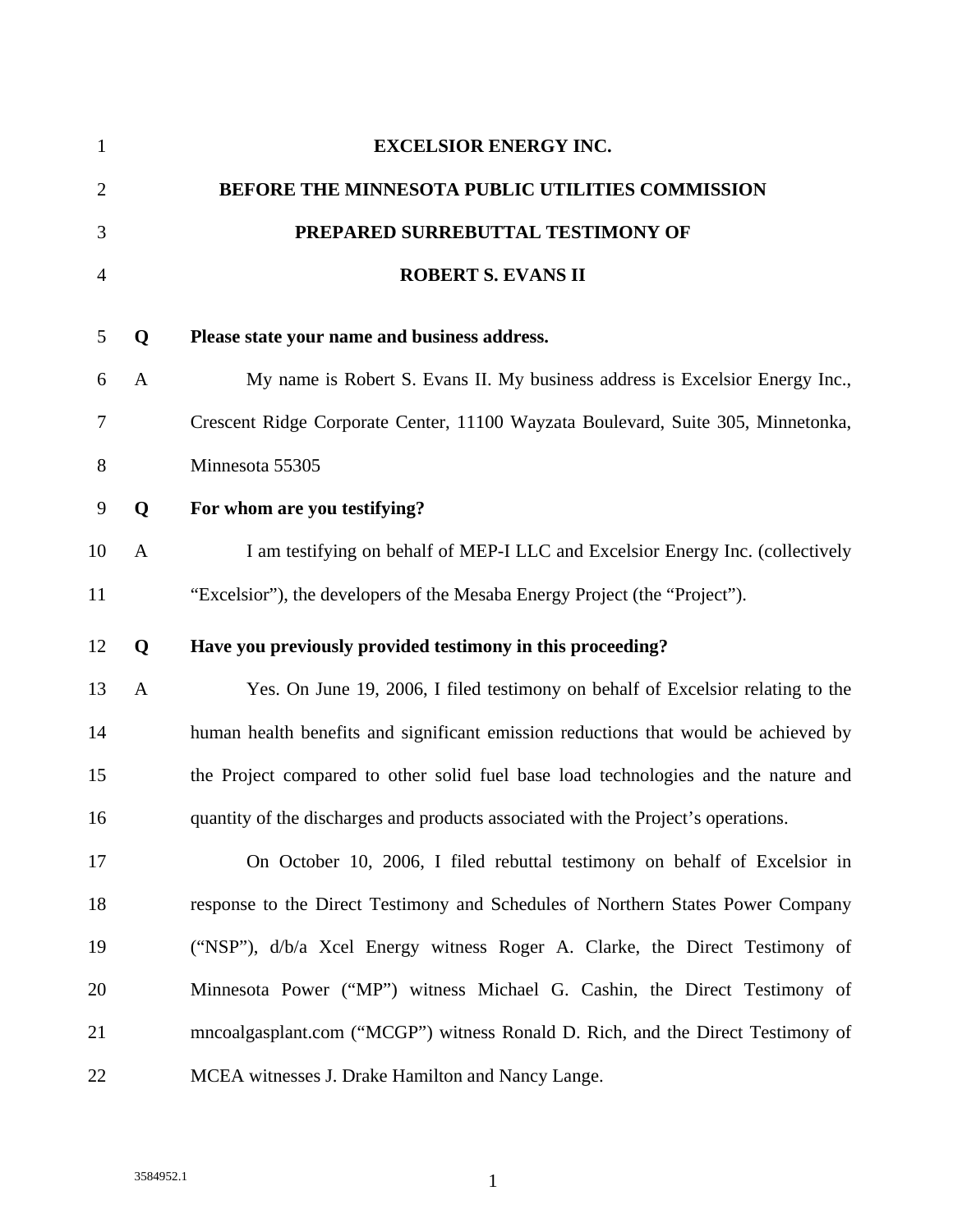### 1 Scope and Summary

| $\overline{2}$ | Q            | What is the purpose of your Surrebuttal Testimony in this proceeding?             |
|----------------|--------------|-----------------------------------------------------------------------------------|
| 3              | $\mathbf{A}$ | The purpose of my surrebuttal testimony is to respond to the rebuttal testimony   |
| $\overline{4}$ |              | of MCGP witnesses Ronald D. Rich and Edwin Anderson, M.D., Minnesota Power        |
| 5              |              | witness Margaret L. Hodnik, and Department of Commerce witness Eilon Amit, PhD as |
| 6              |              | such testimony pertains to the following matters:                                 |
| 7              |              | Ronald D. Rich                                                                    |
| 8              |              | I will respond to Mr. Rich's incorrect assertions that (1) Mesaba One and         |
| 9              |              | Mesaba Two will contribute more $CO2$ to the atmosphere than any other coal       |
| 10             |              | plant in Minnesota and (2) the amount of $CO2$ emitted from Mesaba is unknown     |
| 11             |              | and that the reduction in $CO_2$ associated with Mesaba without $CO_2$ capture is |
| 12             |              | trivial relative to an SCPC plant with the same net MW output.                    |
| 13             |              | Edwin Anderson, M.D.                                                              |
| 14             |              | I will address Dr. Anderson's incorrect assertions that the comparison provided   |
| 15             |              | as part of ICF's modeling study is false, diversionary, and misleading, and that  |
| 16             |              | Excelsior has failed to provide the specific increase in health risk for people   |
| 17             |              | living nearby the Project. Other inaccurate statements made by Dr. Anderson       |
| 18             |              | regarding the modeling conducted by ICF are addressed in the surrebuttal          |
| 19             |              | testimony of Excelsior witness Baxter Jones.                                      |
| 20             |              | Margaret L. Hodnik                                                                |
| 21             |              | I will respond to Ms. Hodnik's incorrect assertions that an IGCC plant in         |
| 22             |              | Northeastern Minnesota has no realistic opportunity for carbon capture and        |
| 23             |              | storage, her inappropriate reference to such opportunities as a "pipe dream," her |
|                |              |                                                                                   |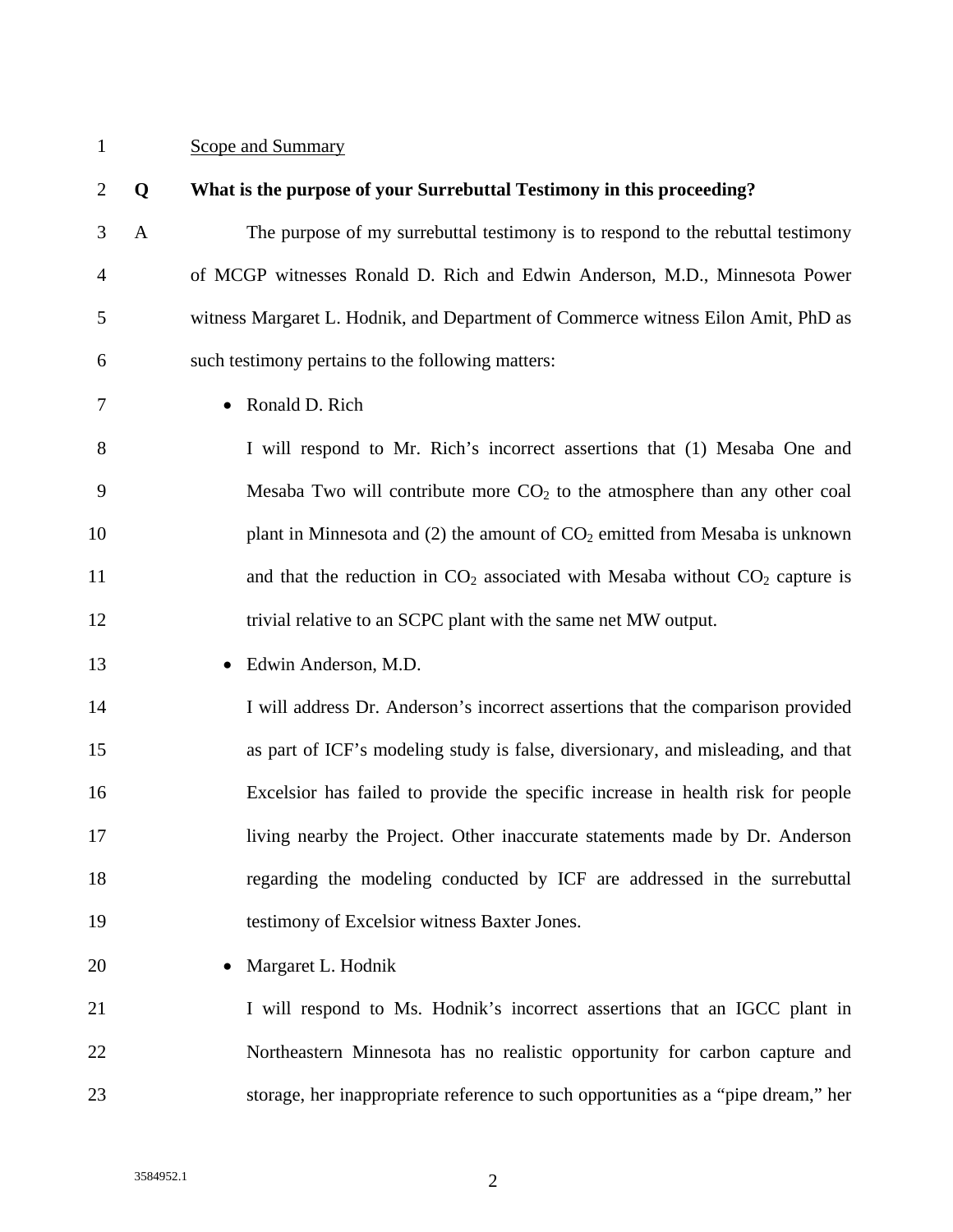1 inaccurate interpretation of Mr. Cashin's direct testimony, the irrelevance of the 2 statement regarding the comparison of IGCC and an SCPC plant on the basis of 3 uncontrolled and controlled emissions, and her statement regarding the impact 4 of Mesaba One and Two on increment consumption in Northeastern Minnesota. 5 • Elion Amit, PhD 6 I will respond to Dr. Amit's incorrect statement regarding Excelsior's lack of  $7$  plans regarding sequestration of  $CO<sub>2</sub>$ , his mistaken impression that the cost of 8 pipeline would necessarily have to be borne solely by Excelsior, and his short-9 sighted representation that  $CO<sub>2</sub>$  sequestration represents the sole advantage of 10 IGCC over conventional coal technologies. 11 Response to the Rebuttal Testimony of Ronald Rich 12 **Q Mr. Rich claims in his rebuttal testimony at page 2 that Mesaba Phase I and II as**  13 **designed will emit more CO<sub>2</sub> to the atmosphere than any other coal plant in** 14 **Minnesota. Is this true?**  15 A No. According to data available on the U.S. Environmental Protection Agency's 16 ("U.S. EPA") Clean Air Markets web site<sup>1</sup> Northern States Power Company's 17 Sherburne County Generating Plant ("Sherco") in 2005 emitted 16,657,713 tons of CO<sub>2</sub>. 18 At a 90% capacity factor,  $CO<sub>2</sub>$  emissions from Mesaba One and Mesaba Two combined 19 would total approximately 9,632,000 tons. In addition to being untrue, Mr. Rich's 20 statement also misses the point: measuring the ratio of  $CO<sub>2</sub>$  emitted to energy produced 21 is a more effective measure of the plant's overall resource efficiency and impact on 22 Minnesota than a simple measure of bulk emissions. According to this more accurate

 $\overline{a}$ 

<sup>&</sup>lt;sup>1</sup> See http://cfpub.epa.gov/gdm/index.cfm?fuseaction=emissions.wizard&EQW\_datasetSelection=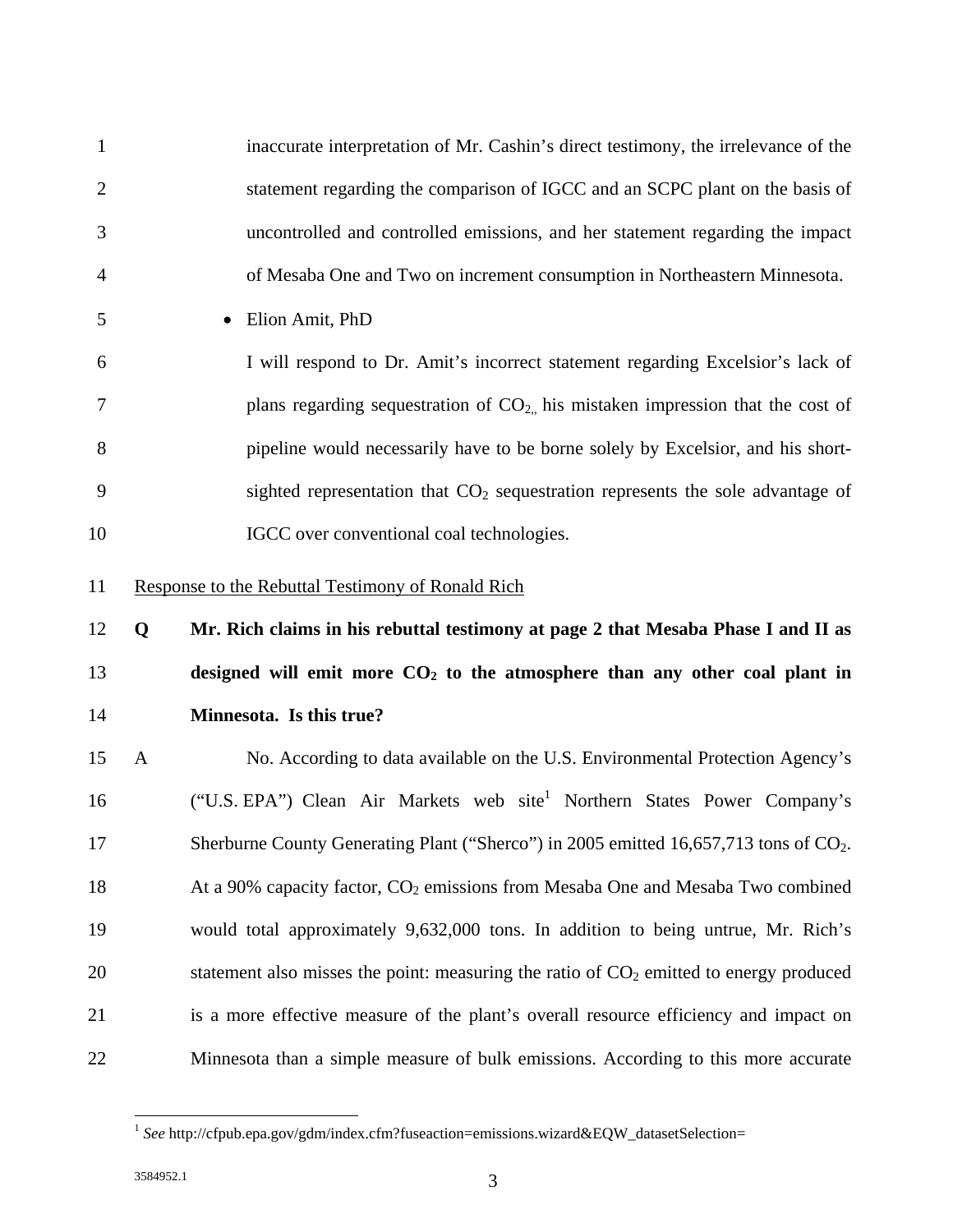1 measurement, Mesaba One and Two combined emit less  $CO<sub>2</sub>$  for every hour of energy 2 produced than Minnesota's other large coal facilities. Figure RSE-S1 shows the  $CO<sub>2</sub>$ 3 emissions that Mesaba One and Mesaba Two would emit if together they generated an 4 equal amount of electricity as Sherco did in 2005; other Minnesota facilities are also  $5$  shown in this figure.<sup>2</sup>

#### 6 **Figure RSE-S1**



7

8 Figure RSE-S1 shows that for any of the Minnesota plants, fewer  $CO<sub>2</sub>$  emissions would 9 have been produced by the Mesaba Energy Project in generating the same amount of 10 electricity.

 $\overline{a}$ 

 $2$  Net generation for calendar year 2005 obtained for Minnesota generating plants from http://www.eia.doe.gov/cneaf/electricity/page/eia906\_920.html.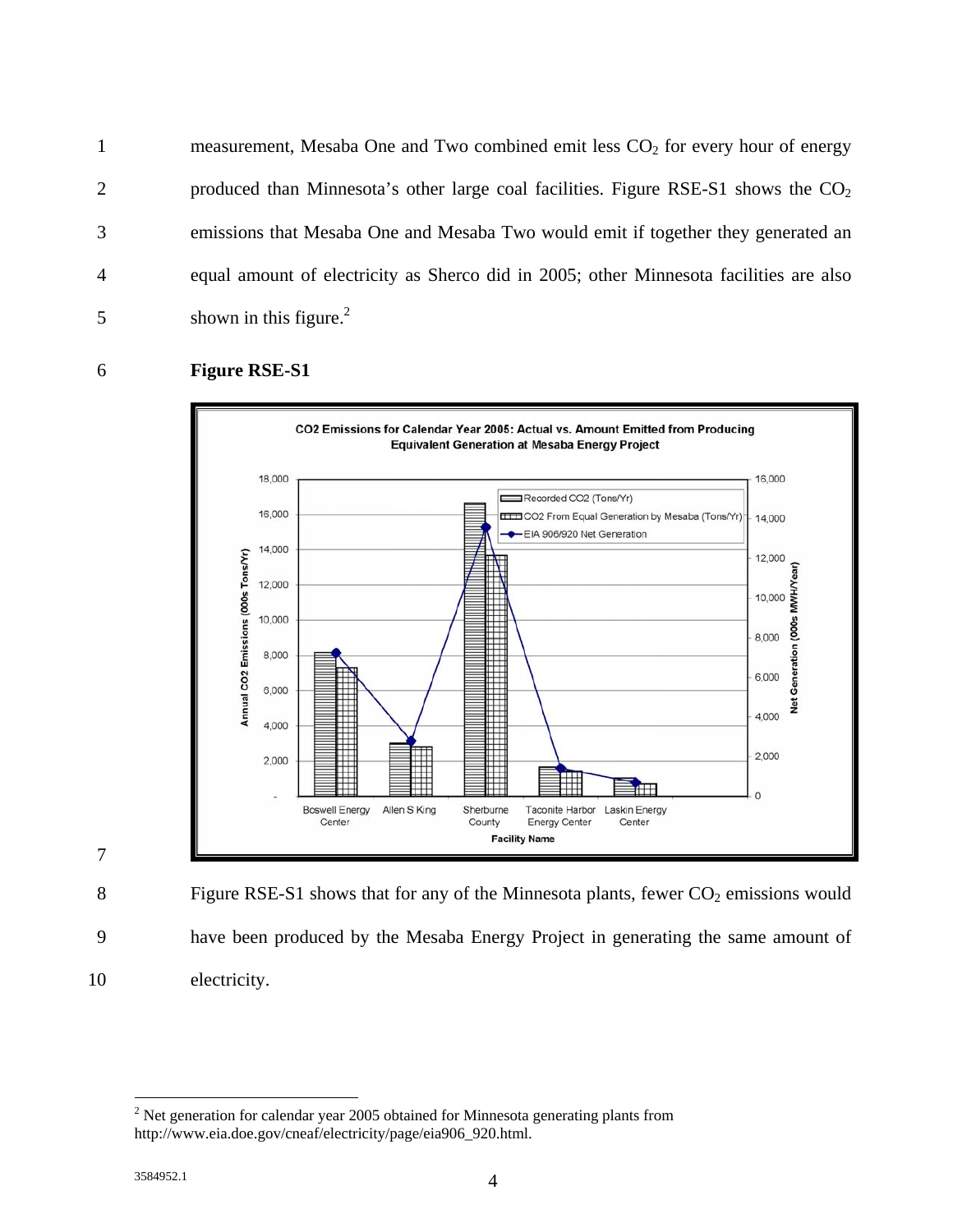## 1 **Q Mr. Rich at page 7 claims the amount of CO2 that the Mesaba Energy Project**  2 **would generate is unknown. Do you agree with this claim?**

3 A.. No. Mr. Rich appears to reference a section of Excelsior's Joint Application to 4 the Minnesota Public Utilities Commission and states that the text references a chart  $5$  with values for carbon monoxide instead of  $CO<sub>2</sub>$ . In fact, this section of the Joint 6 Application (Section 3.4.1.4) provides Figure 3.4-3, which shows the  $CO<sub>2</sub>$  emission rate 7 from the Mesaba Energy Project (in terms of pounds per megawatt-hour) for two 8 different fuel sources. It would be fairly simple to derive the annual emissions at any 9 capacity factor by multiplying the emission rate by the net capacity of the unit (for 10 Mesaba One equivalent to  $606 \text{ MW}_{\text{(net)}}$  by the hours in the year corresponding to such 11 capacity factor. The following example provides the calculation assuming a 90% 12 capacity factor.

$$
13 \t\text{Annual CO}_2 \text{ emissions (Tons/Yr)} = \frac{(606 \text{ MW})*(2016 \text{ lbs/MWh})*(8760 \text{ Hours/Yr})*(0.9)}{2,000 \text{ lbs/Ton}}
$$

14 I believe Mr. Rich has confused the reference to Figure 3.4-3 in Section 3.4.1.4 with 15 Table 3.4-3, the latter of which contains emissions of carbon monoxide along with other 16 criteria air pollutants.

- 17 Response to the Rebuttal Testimony of Edwin Anderson, M.D.
- 18 **Q In his rebuttal testimony, Dr. Anderson repeatedly states that the comparison**  19 **made between the Mesaba Energy Project and a central Minnesota generating**  20 **alternative is false, misleading and diversionary. Do you agree?**
- 21 A No. In this regard, my rebuttal testimony at pages 6 and 10–21, speaks for itself; 22 the comparison is valid. Excelsior witness Baxter L. Jones, in his surrebuttal testimony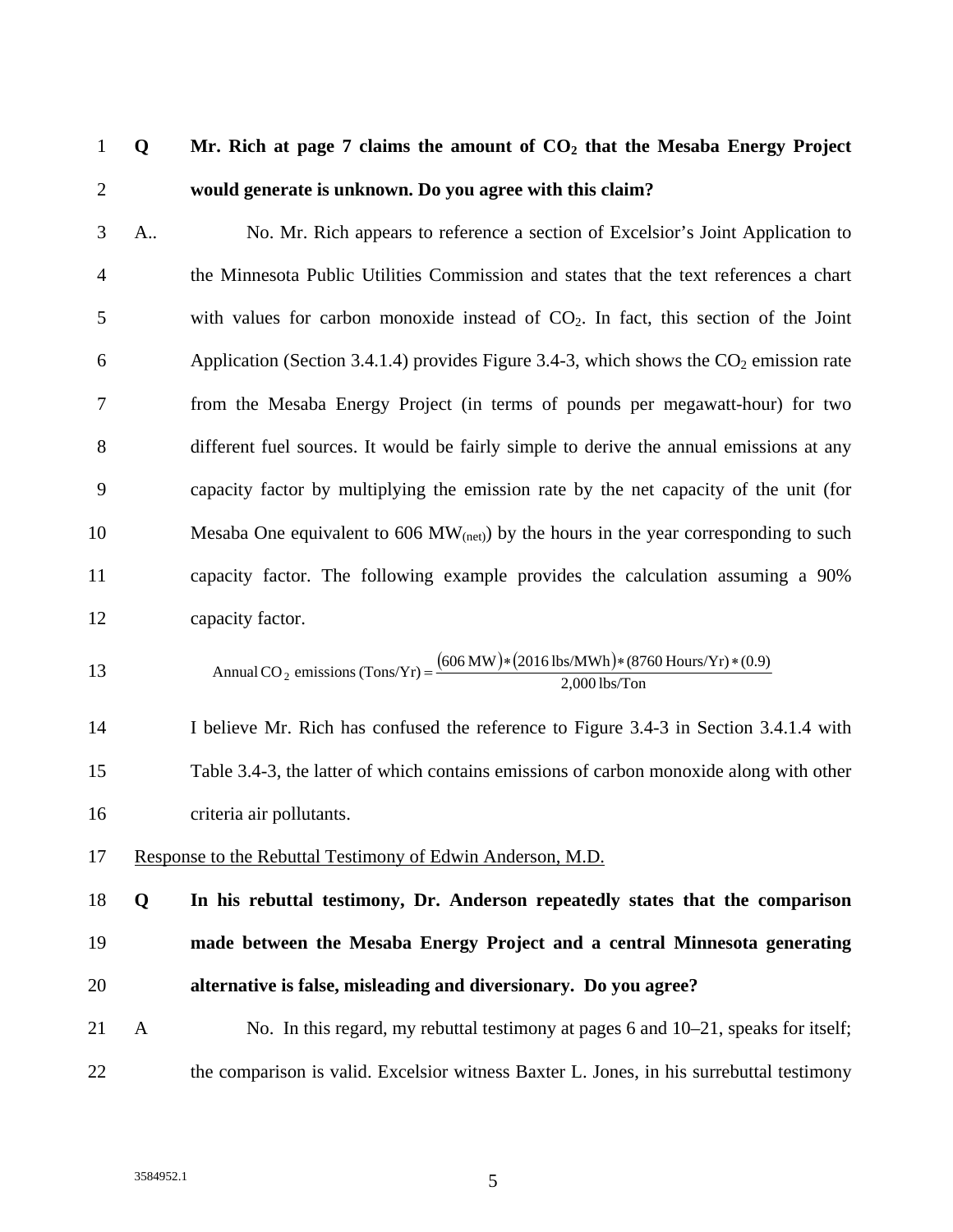1 at page 3, provides evidence that such comparisons are routinely made in evaluating the 2 risks between two scenarios, neither of which represents zero risk.

# 3 **Q At page 5 of his rebuttal testimony, Dr. Anderson states that there is no coal plant**  4 **to be built that Mesaba [sic] will be replacing and no existing coal plant that will be**  5 **closed if Mesaba [sic] is built. Do you agree?**

6 A No. To pretend that the baseload electric power produced by Mesaba One and 7 Mesaba Two would not ultimately be produced by some other coal-fueled power plant 8 is naïve and ignores Minnesota utilities' published intent. For example, the following 9 Minnesota utilities/power agencies in need of baseload coal power have signed up to 10 participate in the Big Stone II Power Plant to be constructed near the South 11 Dakota/Minnesota border: Ottertail Power, Great River Energy, Southern Minnesota 12 Municipal Power Agency, and Central Minnesota Municipal Power Agency (*see* MPUC 13 Docket. No. CN-05-619; MPUC Docket. No. TR-05-1275). In addition, in my rebuttal 14 testimony at pages 6–7, I discuss the Department of Commerce's analysis of a 15 hypothetical baseload coal-fueled power plant for NSP based on NSP's identification of 16 such a unit as a likely baseload coal alternative.

# 17 **Q In his testimony at page 2, Dr. Anderson states that Excelsior should describe the**  18 **specific increase in health risk for people nearby the plant. Has Excelsior**  19 **undertaken such studies?**

20 A Yes. As part of its application for a New Source Review Construction 21 Authorization (the PSD Permit Application), Excelsior prepared an Air Emission Risk 22 Analysis ("AERA") as directed by the Minnesota Pollution Control Agency. The 23 preliminary results of this analysis have been submitted and are made available on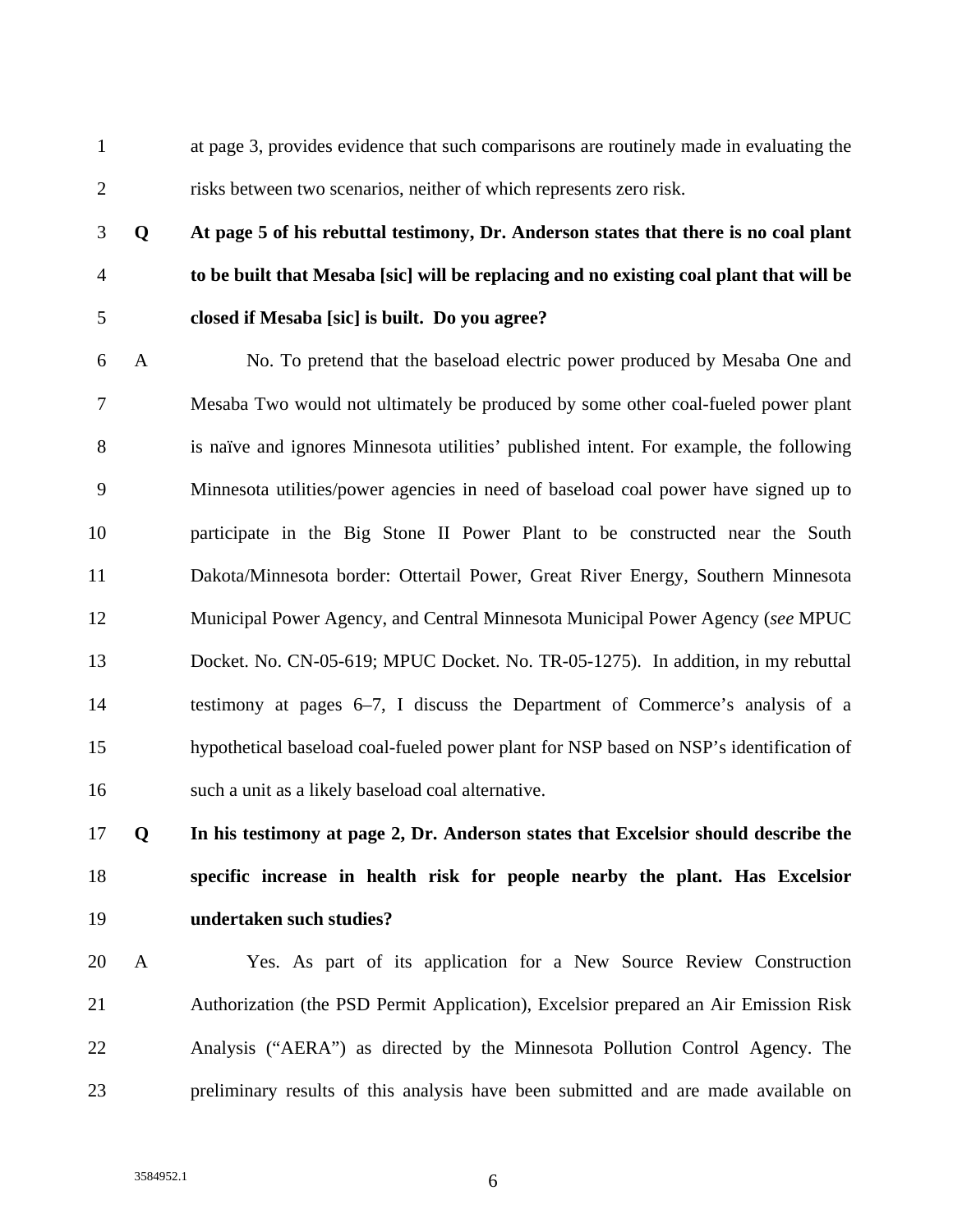| $\mathbf{1}$   |              | Excelsior's web site <sup>3</sup> . The AERA evaluates the risks associated with air toxics |
|----------------|--------------|---------------------------------------------------------------------------------------------|
| $\mathbf{2}$   |              | emissions from Mesaba One and Mesaba Two.                                                   |
| 3              | Q            | What were the results of the AERA?                                                          |
| $\overline{4}$ | $\mathbf{A}$ | The results showed that all cancer and non-cancer risks were below thresholds               |
| 5              |              | of concern for all chemicals of potential concern. The summary of the AERA is               |
| 6              |              | presented on page 23 of that document.                                                      |
| 7              |              | Response to the Rebuttal Testimony of Margaret L. Hodnik                                    |
| $8\,$          | Q            | Ms. Hodnik makes the following statement at page 6 of her testimony: "an IGCC               |
| 9              |              | plant in Northeastern Minnesota has no realistic opportunity for carbon capture             |
| 10             |              | and storage;" as well as the following additional statement at page 14: "At this            |
| 11             |              | point, $CO2$ sequestration and storage in the Mesaba Project is a pipe dream." Do           |
| 12             |              | you agree?                                                                                  |
| 13             | $\mathbf{A}$ | No. Excelsior witness Stone in his rebuttal testimony has provided a copy of the            |
| 14             |              | company's Plan for Carbon Capture and Sequestration that lays out for the Mesaba            |
| 15             |              | Energy Project the fundamental decisions required to undertake carbon capture and           |
| 16             |              | sequestration. In addition, Excelsior witness Steadman has stated in his rebuttal           |
| 17             |              | testimony at pages 42–43 that pipeline costs can be partially borne by entities that will   |

18 be conducting enhanced oil recovery ("EOR") operations. In addition, Mr. Steadman 19 states in his surrebuttal testimony that carbon capture and sequestration is likely to be

- 20 technically feasible and realistic. *See* Surrebuttal Testimony of Edward N. Steadman,
- 21 at 12. On page 61 of his rebuttal testimony, Steadman states that commercial CO<sub>2</sub>

<sup>&</sup>lt;sup>3</sup> See page 543 through page 625 of the PSD Permit Application provided at the following link: http://www.excelsiorenergy.com/pdf/Permit\_Apps/Construction%20Authorization%20Permit%20Application% 20for%20Web.pdf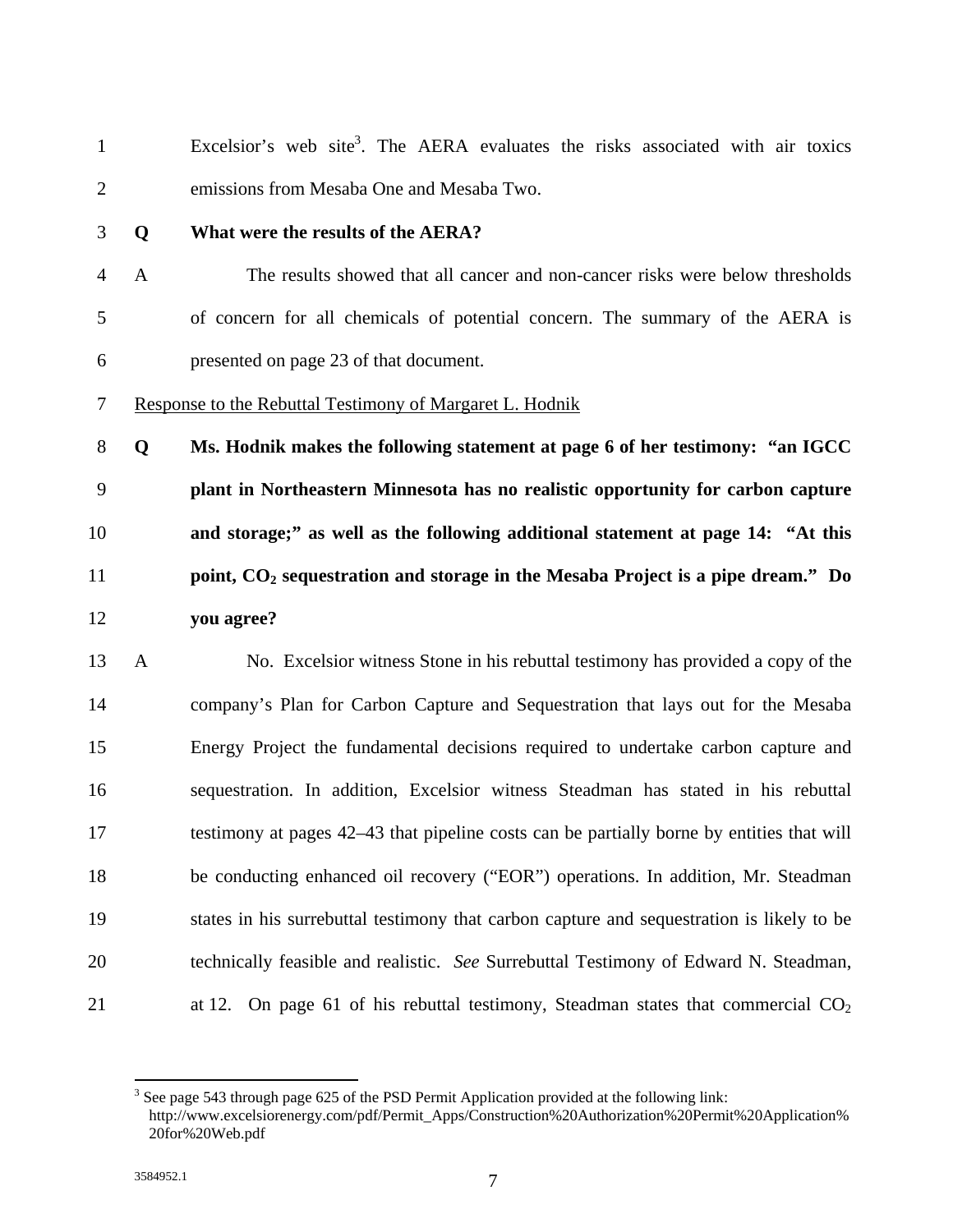1 capture technologies are currently available that can capture the  $CO<sub>2</sub>$  produced by the 2 Mesaba plant.

3 In summarizing his rebuttal testimony, Steadman states in his second bulleted 4 point that the current shortage of  $CO<sub>2</sub>$  available for EOR activities may represent an 5 advantage to the Mesaba Energy Project. *See* Rebuttal Testimony of Edward N. 6 Steadman, at  $62$ . The  $CO<sub>2</sub>$  produced by facilities such as the Mesaba Project will be 7 highly sought after as long as the EOR opportunities remain, producing a product 8 revenue stream that can potentially recoup the costs of separation and capture, 9 compression, and pipeline transportation for many years.

# 10 **Q Ms. Hodnik reiterates Minnesota Power witness Cashin's direct testimony related**  11 **to the comparisons between uncontrolled and controlled emissions for an SCPC**  12 **plant and for the Mesaba Energy Project. Is this appropriate?**

13 A No, for the reasons expressed in my rebuttal testimony at pages 20–21. 14 Regarding a measure of environmental performance in terms of criteria pollutant 15 emissions, Hodnik and Cashin downplay the environmental superiority of IGCC as 16 insignificant, because the difference between the total emissions avoided using IGCC 17 and the total avoided with an SCPC plant is "just a few percent." The choice of an 18 unrealistically high baseline value for comparison (i.e., uncontrolled emissions) ignores 19 the fact that what comes out the stack is important and obscures important and 20 significant differences in the relative environmental performance of the two 21 technologies. Any entity attempting to permit a new coal-fueled power plant will attest 22 to this fact. For example, while a conventional coal plant's  $94\%$  removal rate of  $SO_2$  on 23 a particular feedstock may appear at first glance to be nearly as good as IGCC's 98%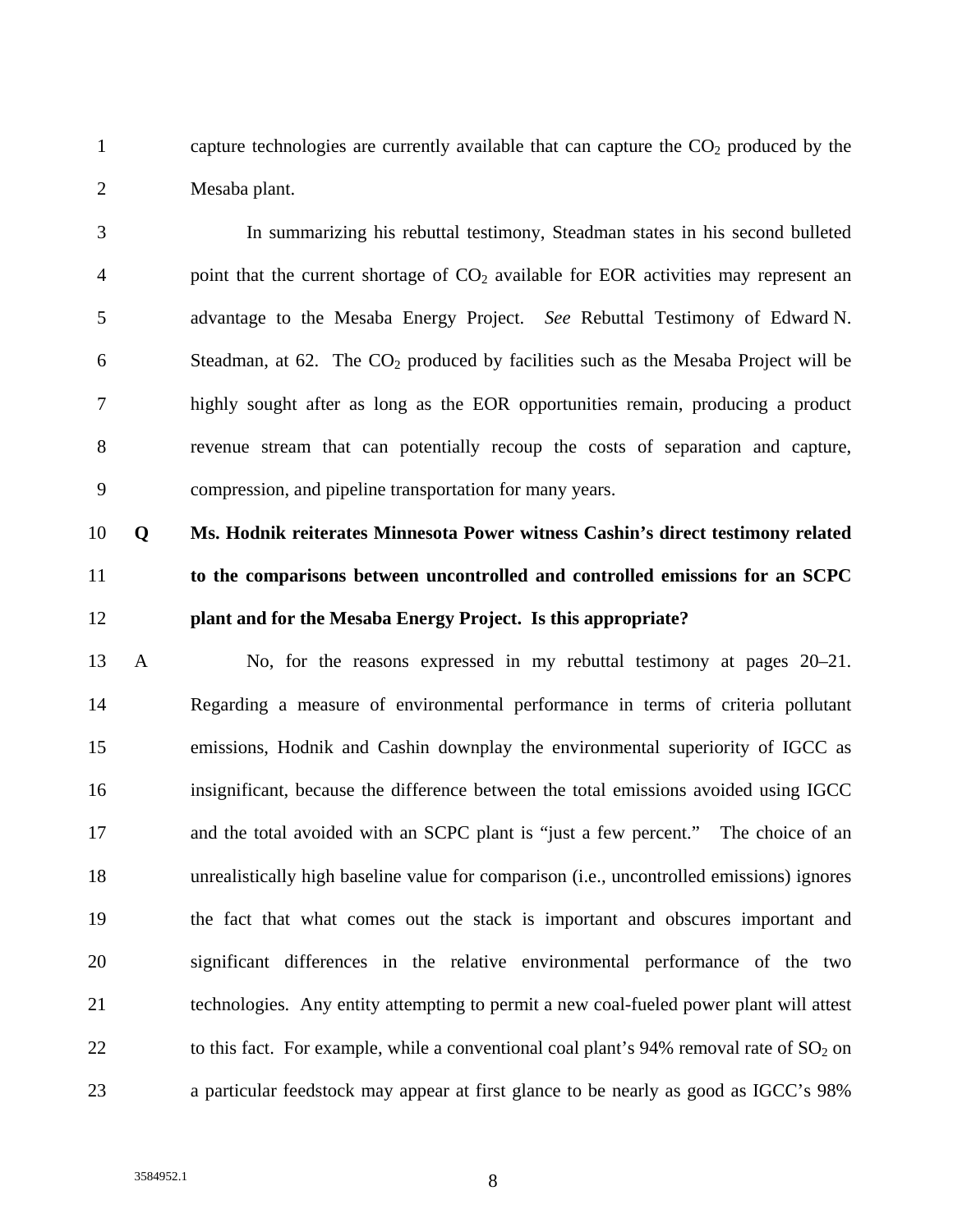1 removal rate on the same feedstock, the difference corresponds to the conventional coal 2 plant emitting three times the amount as IGCC.

- 3 **Q Ms. Hodnik states that MP has filed testimony that the environmental benefits to**  4 **be achieved via pollutant reductions from the Mesaba Energy Project are**  5 **insignificant compared to the benefits achieved via reductions using modern**  6 **supercritical pulverized coal-fired technology. Do you agree?**
- 7 A No. First, neither Ms. Hodnik nor any other MP witness has provided 8 information to support this claim. Second the example of a modern supercritical 9 pulverized coal plant provided in MP's testimony was that of Big Stone Unit II. In my 10 rebuttal testimony at page 19, I compare the criteria pollutant emissions from Big Stone 11 Unit 2 with those of the Mesaba Energy Project. On the basis of such differences, many 12 entities are finding it difficult to permit such plants. In such cases, it would be hard to 13 convince the entities involved that the differences in emission profiles were irrelevant.
- 14 **Q At page 15 of her testimony, Ms. Hodnik references the consumption of regional**  15 **air increment by the Mesaba Energy Project as a permitting concern for existing**  16 **and new industries in the vicinity. Will this issue be addressed within the context of**  17 **the permitting processes?**
- 18 A Yes. Excelsior has submitted an application for a New Source Review 19 Construction Authorization permit that has set in motion such investigations.
- 20 Response to the Rebuttal Testimony of Eilon Amit, PhD.
- 21 Q **Have you examined Section V of Dr. Amit's rebuttal testimony, entitled**  22 **"Sequestration of Carbon Dioxide (CO2)"?**
- 23 A Yes.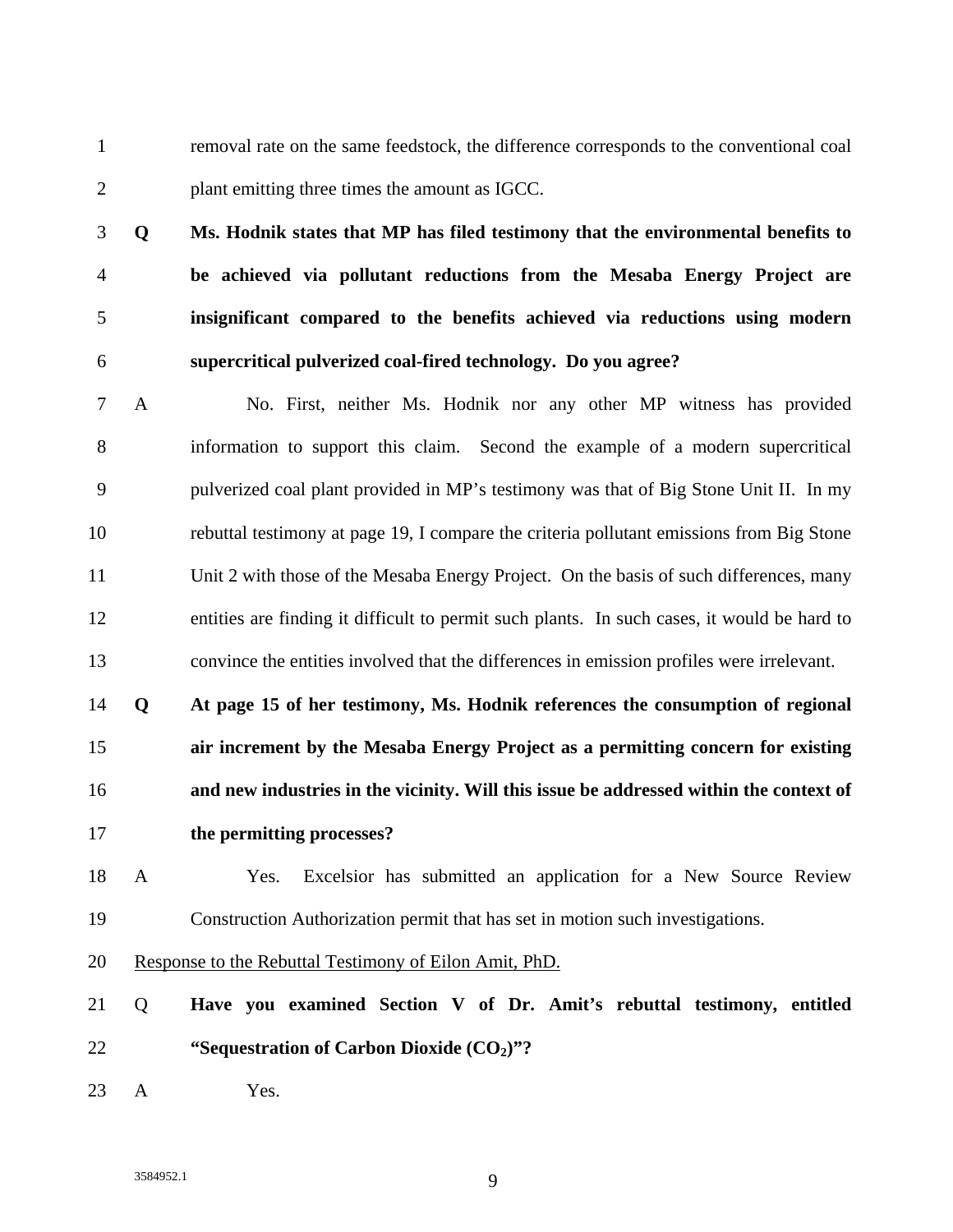| $\mathbf{1}$   | Q            | Dr. Amit observes that, while the Mesaba Plant could accommodate facilities to              |
|----------------|--------------|---------------------------------------------------------------------------------------------|
| $\overline{2}$ |              | capture or sequester $CO2$ , "Excelsior did not provide any specific plans regarding        |
| 3              |              | sequestration of $CO2$ ." Does Excelsior have a plan for the potential sequestration        |
| $\overline{4}$ |              | of carbon from Mesaba Unit 1?                                                               |
| 5              | $\mathbf{A}$ | Yes. Excelsior's Plan for Carbon Capture and Sequestration has been submitted               |
| 6              |              | as an exhibit to Excelsior witness Richard Stone's rebuttal testimony.                      |
| $\tau$         | Q            | Dr. Amit concludes on page 22 of his rebuttal testimony that "[w]ithout                     |
| $8\,$          |              | sequestration of $CO2$ the environmental benefits of the Excelsior proposed plant           |
| 9              |              | may not be significant in comparison to a supercritical coal plant." What is your           |
| 10             |              | response to this assertion?                                                                 |
| 11             | $\mathbf{A}$ | The potential benefits of IGCC associated with its capability to immediately                |
| 12             |              | capture a significant portion of the carbon present in its incoming feedstock is a distinct |
| 13             |              | advantage when considering whether sequestration is feasible and realistic. However, to     |
| 14             |              | focus on this alone disregards the superior overall environmental profile of IGCC as it     |
| 15             |              | applies to the simultaneous control of all criteria air pollutant emissions, the cost-      |
| 16             |              | efficient capture of mercury across a diverse set of feedstocks, the complete utilization   |
| 17             |              | of its slag and sulfur by products, the high thermal efficiency it offers across a diverse  |
| 18             |              | range of feedstocks, its ability to serve as a hedge against future regulatory control      |
| 19             |              | initiatives, its relevance in demonstrating the commercialization of IGCC and a             |
| 20             |              | meaningful step in the transition to a hydrogen economy, and its capability for reducing    |
| 21             |              | water usage requirements. All told, these would seem to represent highly significant        |
| 22             |              | advantages the likes of which cannot be matched by supercritical coal plant technology.     |